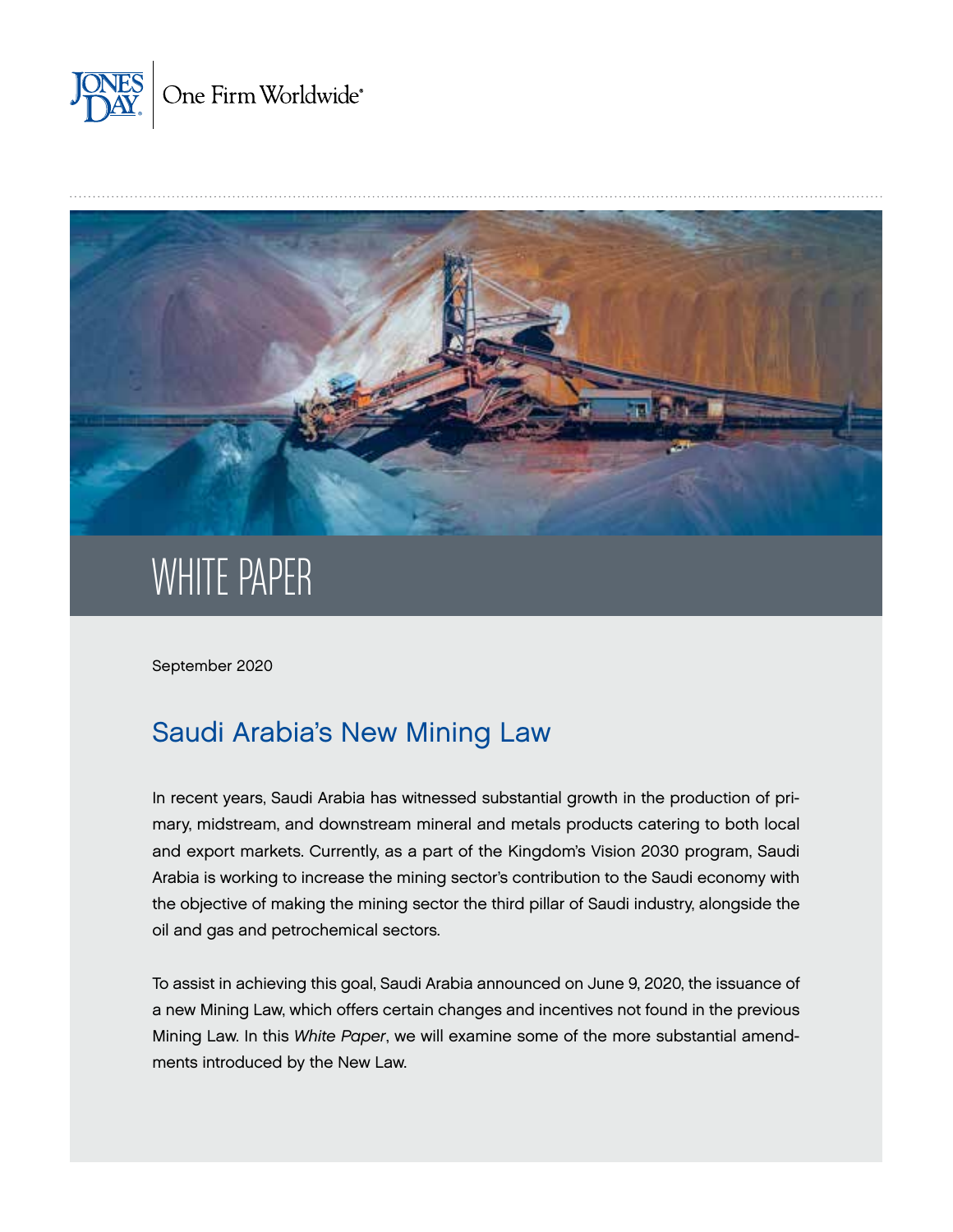In early June 2020, Saudi Arabia issued a new Mining Law aimed at promoting mining in Saudi Arabia. The new Mining Law establishes a new fund to provide sustainable finance for the development of the mining sector as well as to support geological survey and exploration programs. The initial value and scope of the fund will be clarified when the law's implementing regulations are issued. However, we expect that the fund will provide financial support in the form of medium- and long-term soft loans to businesses operating in the mining sector. Other amendments introduced by the new Mining Law include: (i) an increase in the types of land on which mining activities may be undertaken; (ii) an effective extension of the duration of exploration licenses; (iii) the ability to mortgage mining licenses; and (iv) the creation of a mineral zones register. The new Mining Law is the first of many steps that can be expected to implement Saudi Vision 2030's goals for the Saudi mining industry.

In recent years, Saudi Arabia has witnessed substantial growth in the production of primary, midstream, and downstream mineral and metals products catering to both local and export markets. Currently, as a part of the Kingdom's Vision 2030 program, Saudi Arabia is working to increase the mining sector's contribution to the Saudi economy with the objective of making the mining sector the third pillar of Saudi industry, alongside the oil and gas and petrochemical sectors.

To assist in achieving this goal, Saudi Arabia announced on June 9, 2020, the issuance of a new Mining Law<sup>1</sup> ("New Law"), which offers certain changes and incentives not found in the previous Mining Law2 ("Old Law"). In this *White Paper*, we will examine some of the more substantial amendments introduced by the New Law.

# PRELIMINARY COMMENTS

As of September 10, 2020, the New Mining Law has not yet been published in the Saudi Arabian Official Gazette and will not come into force until 180 days after the date of publication. The New Law provides that the Ministry of Industry and Mineral Resources ("Ministry") will have the authority to issue the regulations, forms, procedures, and instructions necessary to implement the New Law.

# MINING FUND

The New Law provides for the creation of a new mining fund ("Fund") to provide sustainable finance for the development of the mining sector as well as to support geological survey and exploration programs. The Fund is to be financed by fees for licenses and other services provided by the Ministry, fines imposed under the New Law, surface rents, financial returns from competitive bids, and gifts, donations, and endowments.

Until the publication of the New Law's implementing regulations and any additional regulations governing the Fund, the nature and mechanics of the Fund remain undefined. We can speculate that the Fund will serve the Saudi mining sector much as the Saudi Industrial Development Fund serves Saudi industry: by providing financial support in the form of medium- and long-term soft loans to businesses operating in the targeted sectors.

# EXCLUDED LANDS

# The Old Law

The Old Law provided that mining licenses could not be issued in respect of:

- Lands occupied by Holy Places (e.g., Makkah and Medina);
- Lands officially designated as historical or archaeological sites;
- Lands specified by a Council of Ministers resolution;
- Lands on which were located cities, streets, airports, railways, pipelines, public roads, or other infrastructure; and/or
- Lands designated for water projects, public facilities, military installations, or agricultural projects.

#### The New Law

The New Law largely tracks the Old Law's prohibition of mining licenses for:

- Lands occupied by Holy Places or military establishments;
- Lands specified by a Council of Ministers resolution; and
- Lands reserved for hydrocarbon<sup>3</sup> operations or as hydrocarbon exploration areas.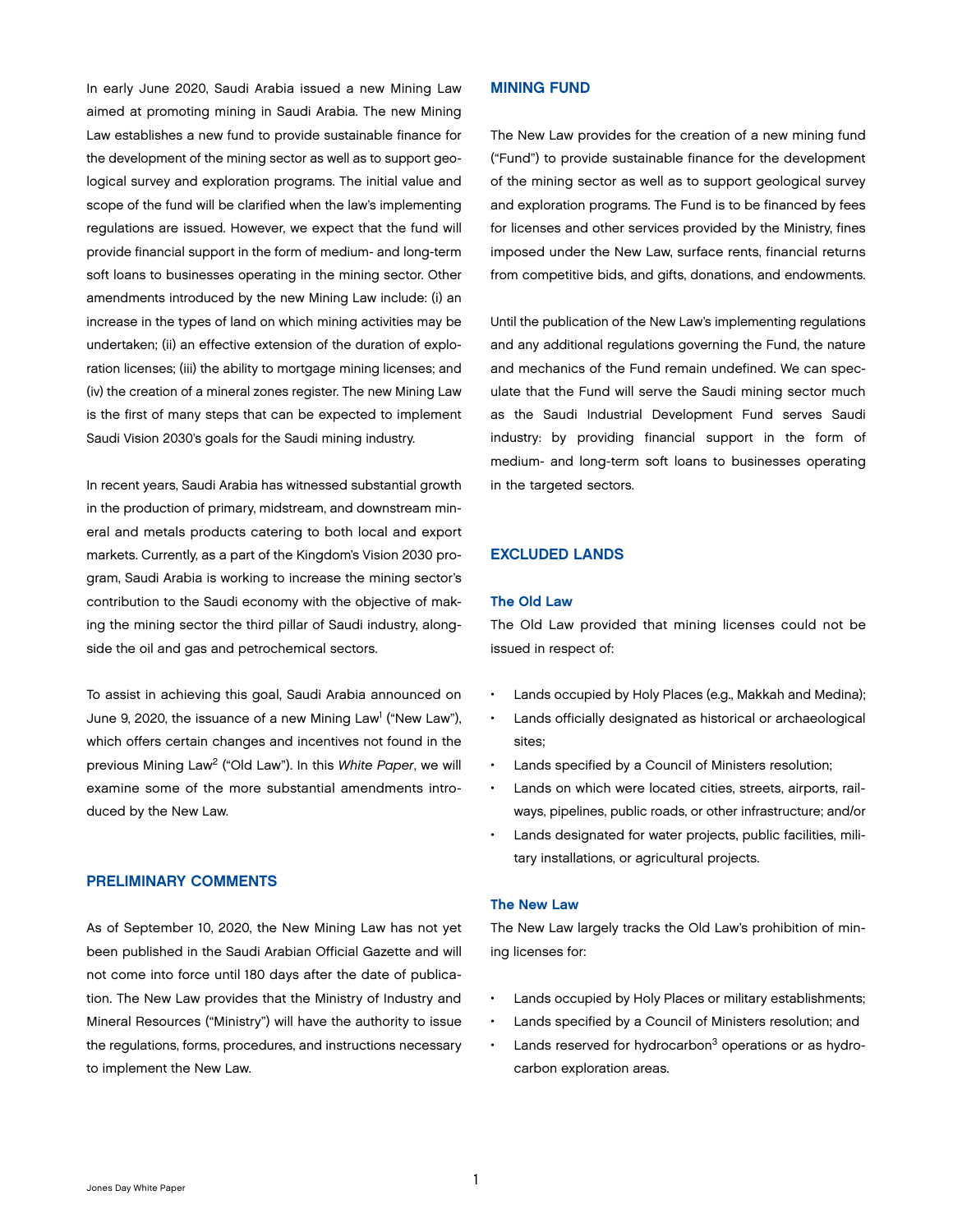However, reconnaissance<sup>4</sup> licenses can now be issued in respect of all lands other than those listed above, and exploration<sup>5</sup> and exploitation<sup>6</sup> licenses can now be issued, with the necessary approvals and permits from the relevant government agencies, $7$  in respect of:

- Lands occupied by public utilities;<sup>8</sup>
- Lands specified as tourist, historical, or archaeological sites;
- Land specified as wildlife, rangeland, or forest reserves; and
- National parks and geological parks.

#### RECONNAISSANCE LICENSE

## The Old Law

Under the Old Law, a reconnaissance license:

- Had a term of two years, which could be extended for a single additional two-year period;
- Did not grant the licensee any right to undertake any type of excavation, to construct any permanent installation, or to produce minerals for use or sale, nor did it grant the licensee any preferential right to an exploration or an exploitation license for the licensed area;
- Did not grant the licensee an exclusive right to conduct reconnaissance activities in the licensed area during the term of the license; and
- Did not impose a limit on the maximum size of the licensed area.

#### The New Law

The provisions of the New Law governing reconnaissance licenses are substantially the same as the provisions of the Old Law. However, it is worth noting that the New Law provides expressly that under a reconnaissance license, access to private lands must be negotiated with the landowner.

# EXPLORATION LICENSE

#### The Old Law

Under the Old Law, an exploration license had a term of five years, with the option to renew the license's term for a single additional five-year period. Moreover, the size of the licensed area was limited to 100 km2.

#### The New Law

The New Law provides that exploration licenses for Class A<sup>9</sup> and Class B<sup>10</sup> minerals shall have a term of five years, which may be renewed for additional five-year periods provided that the exploration license's total duration does not exceed 15 years. As with the Old Law, the New Law provides that the size of the licensed area for an exploration license for Class A and Class B minerals shall not exceed 100 km2. However, the New Law limits the term of an exploration license for Class  $C<sup>11</sup>$  minerals to one year, which term cannot be renewed or extended, and the size of the licensed area for an exploration license for Class C minerals is limited to not more than five  $km<sup>2,12</sup>$ 

#### MINING LICENSE

# The Old Law

The Old Law provided that a mining license had a term of 30 years, which term could be renewed or extended for an additional 30 years. The maximum licensed area was limited to 50 km2.

#### The New Law

The New Law also limits the duration of a mining license (inclusive of renewals and/or extensions) to 60 years total and limits the licensed area to not more than 50 km2. However, the New Law limits mining licenses to Class A and Class B minerals only. If the licensee wishes to exploit Class C minerals within the licensed area, he must apply to the Ministry and pay the prescribed additional financial fee.<sup>13</sup>

# **MORTGAGES**

## The Old Law

The Old Law provided expressly that a licensee could not mortgage the rights granted by the license or transfer to a third party the obligations imposed by the license without the prior written approval of the Ministry.

#### The New Law

The New Law provides<sup>14</sup> that (subject to Islamic law as enforced in Saudi Arabia and other applicable laws) a licensee may mortgage the rights granted by an exploration license or an exploitation license, but not those granted by a reconnaissance license. The mortgage will be effective only after the licensee (i.e., the mortgagor) has registered the mortgage in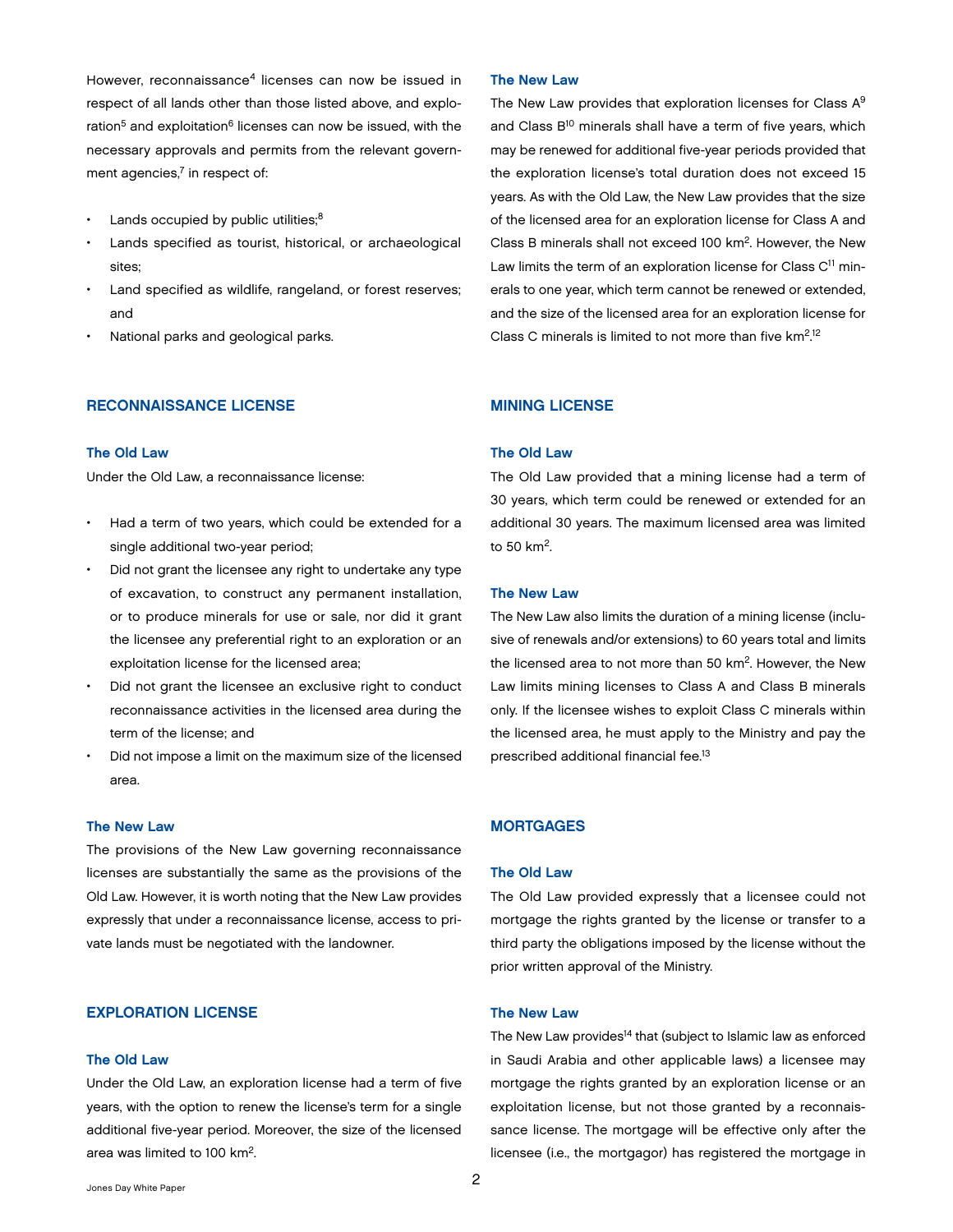the Ministry's license register. The mortgagee shall thereafter have the right to implement any mortgaged right under the license and to transfer any such rights, provided that:

- The mortgagee and/or any person to whom the mortgagee wishes to transfer any mortgaged right must have the technical competence and financial ability to exercise the mortgaged right;
- No mortgaged right may be transferred, directly or indirectly, during the first year of the license; and
- The transfer of any mortgaged right shall be effective as from the date of a decision from the Ministry approving the transfer.

# **REGISTERS**

#### The Old Law

The Old Law obliged the Ministry to maintain:

- An applications register, in which all license applications would be recorded; and
- A license register, in which the details of all licenses granted under the Old Law would be recorded.

The registers were open to inspection by investors and other concerned parties. However:

- Information and data provided by an unsuccessful applicant would not available until after 180 days from the date of the application's rejection; and
- A licensee could request that all geological reports required from the licensee under the Old Law remain confidential until the expiry of 180 days from the date of the license's expiration or termination.

#### The New Law

Under the New Law, the Ministry is required to maintain:

- An applications register, wherein all license applications submitted to the Ministry shall be recorded;
- A license register, wherein all issued licenses shall be recorded, as well as any renewal, amendment, transfer, extension, mortgage, termination, expiry, or other circumstance relevant to the license; and

• A mineral zones register, wherein the details of the mineral zones shall be recorded, including: mineral formations and mineral reserve areas.

The Ministry, in coordination with the Saudi Geological Survey, shall provide public access to all such registers.

# **CONCLUSION**

Vision 2030 envisages structural reforms driven by the private sector to intensify exploration, the development of an exhaustive database of the Kingdom's natural resources, improved licensing for extraction, capital injections into infrastructurerelated projects, and the creation of numerous funding mechanisms to assist in the development of the sector.15 Saudi Arabia's new Mining Law is the first of many steps that can be expected to implement Vision 2030's goals for the Saudi mining industry. The issuing of the implementing regulations of the New Law will be the next step.

# LAWYER CONTACTS

John S. Beaumont Saudi Arabia +966.11.252.8721 [jbeaumont@jonesday.com](mailto:jbeaumont@jonesday.com)

#### Javade Chaudhri

Saudi Arabia / Washington +966.13.831.4600 / +1.202.879.7651 [jchaudhri@jonesday.com](mailto:jchaudhri@jonesday.com)

*Lama Alshaiban, a law clerk in Saudi Arabia, assisted in the preparation of this* White Paper.